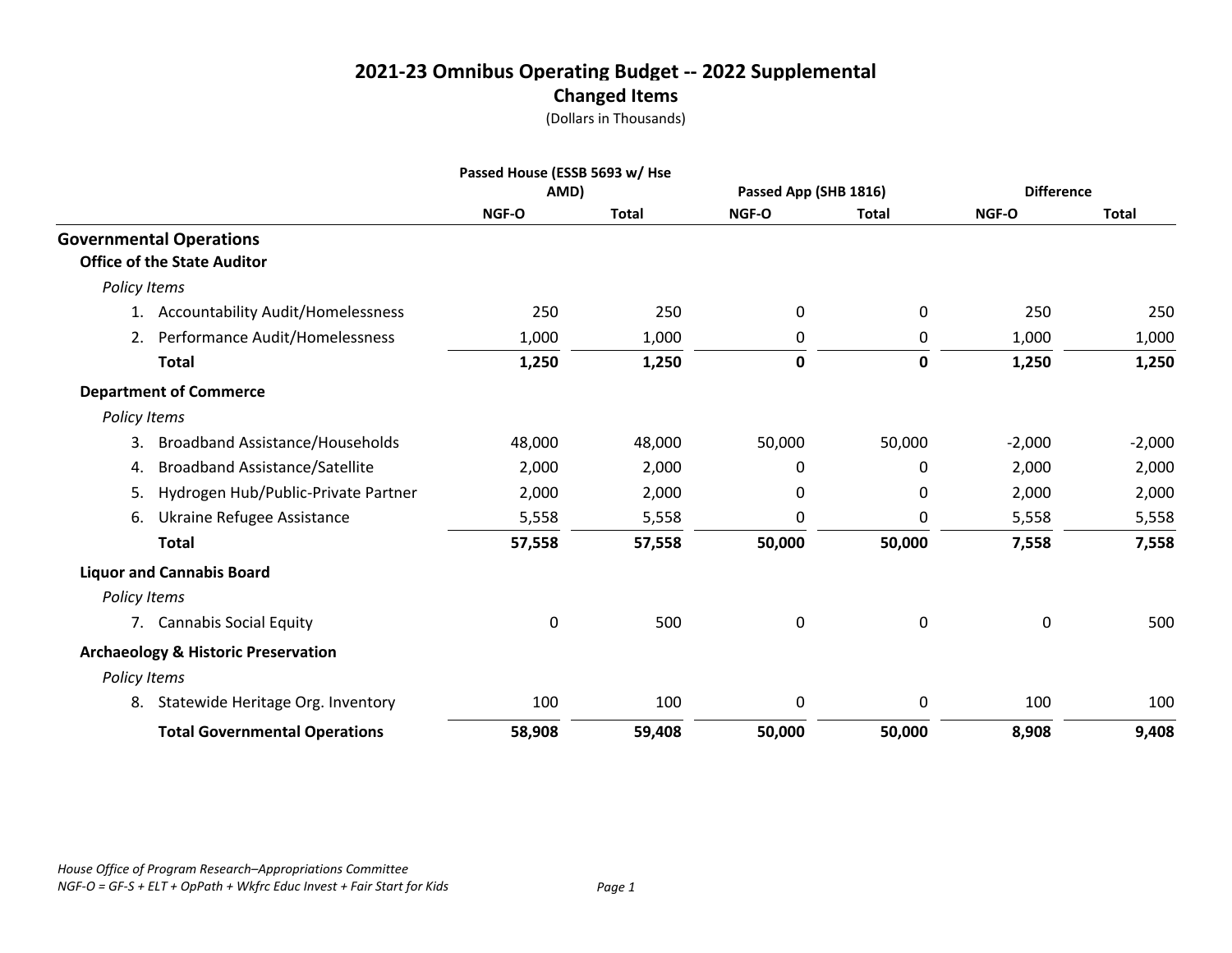## **2021-23 Omnibus Operating Budget -- 2022 Supplemental Changed Items**

(Dollars in Thousands)

|                             |                                                   | Passed House (ESSB 5693 w/ Hse |              |                       |              |                   |              |  |
|-----------------------------|---------------------------------------------------|--------------------------------|--------------|-----------------------|--------------|-------------------|--------------|--|
|                             |                                                   | AMD)                           |              | Passed App (SHB 1816) |              | <b>Difference</b> |              |  |
|                             |                                                   | NGF-O                          | <b>Total</b> | NGF-O                 | <b>Total</b> | <b>NGF-O</b>      | <b>Total</b> |  |
| <b>Mental Health</b>        | <b>Dept of Social &amp; Health Services</b>       |                                |              |                       |              |                   |              |  |
| Policy Items                |                                                   |                                |              |                       |              |                   |              |  |
|                             | 9. Hospital work program wages                    | 455                            | 455          | 0                     | 0            | 455               | 455          |  |
|                             | <b>Economic Services Administration</b>           |                                |              |                       |              |                   |              |  |
| Policy Items                |                                                   |                                |              |                       |              |                   |              |  |
|                             | 10. Ukraine Refugee Assistance                    | 13,411                         | 13,411       | 0                     | $\mathbf 0$  | 13,411            | 13,411       |  |
|                             | <b>Total Dept of Social &amp; Health Services</b> | 13,866                         | 13,866       | $\mathbf 0$           | 0            | 13,866            | 13,866       |  |
| <b>Other Human Services</b> |                                                   |                                |              |                       |              |                   |              |  |
| <b>HCA-Other</b>            |                                                   |                                |              |                       |              |                   |              |  |
| Policy Items                |                                                   |                                |              |                       |              |                   |              |  |
|                             | 11. HIV Antiviral Drug Coverage                   | 3,735                          | 21,545       | 0                     | 0            | 3,735             | 21,545       |  |
|                             | <b>Criminal Justice Training Comm</b>             |                                |              |                       |              |                   |              |  |
| Policy Items                |                                                   |                                |              |                       |              |                   |              |  |
|                             | 12. Jail Booking and Reporting System             | 808                            | 0            | 0                     | 0            | 808               | $\mathbf 0$  |  |
|                             | 13. WA Auto Theft Prevention Authority            | 0                              | 4,500        | 0                     | 0            | 0                 | 4,500        |  |
|                             | <b>Total</b>                                      | 808                            | 4,500        | $\mathbf 0$           | $\mathbf 0$  | 808               | 4,500        |  |
|                             | <b>Department of Health</b>                       |                                |              |                       |              |                   |              |  |
| Policy Items                |                                                   |                                |              |                       |              |                   |              |  |
| 14.                         | COVID-19 Contain the Spread                       | 148,406                        | 198,406      | 198,406               | 198,406      | $-50,000$         | 0            |  |
|                             | <b>Total Other Human Services</b>                 | 152,949                        | 224,451      | 198,406               | 198,406      | $-45,457$         | 26,045       |  |